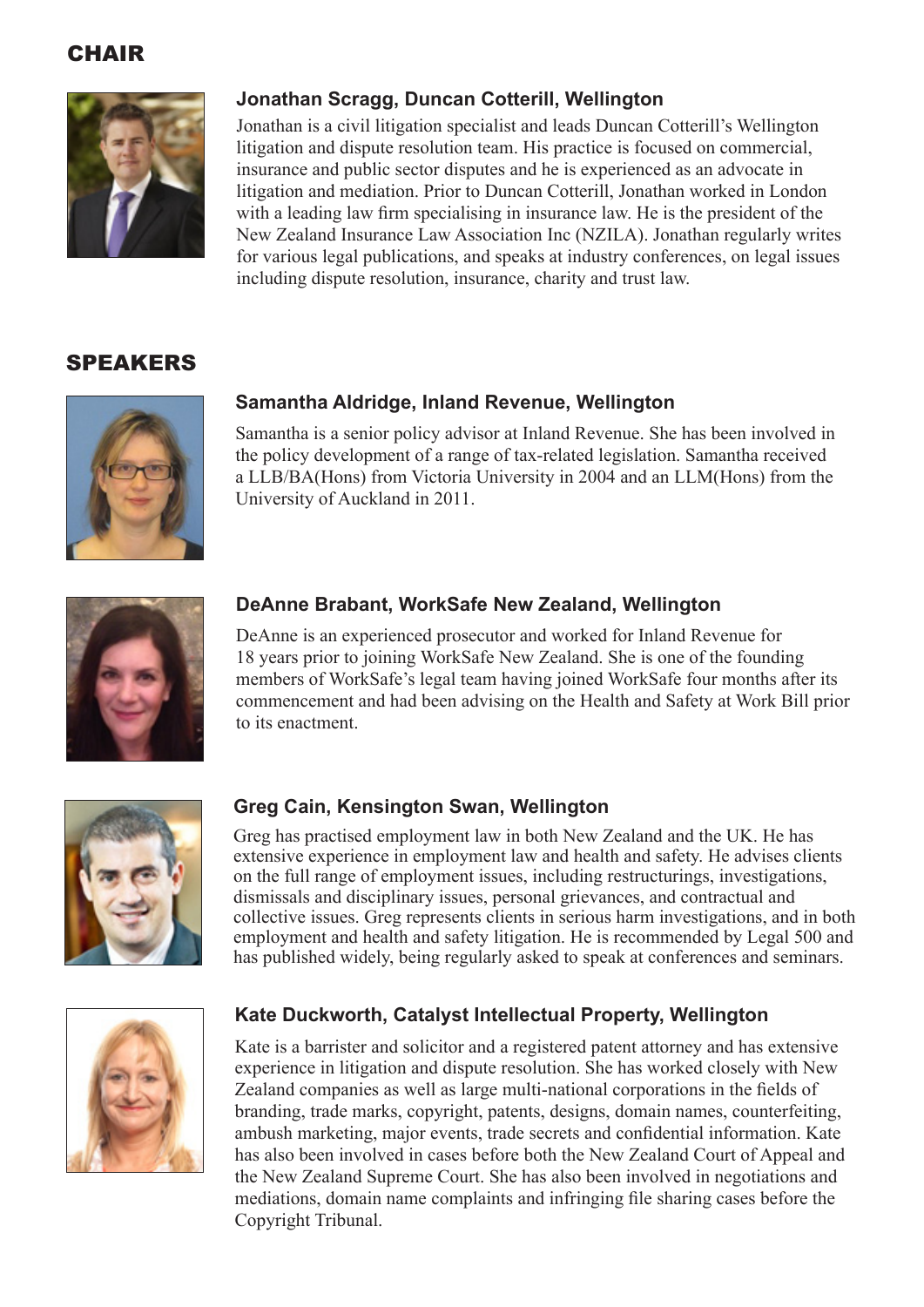# SPEAKERS



# **Chris Kelly, Greg Kelly Law, Wellington**

Chris had a lengthy career with trustee organisations – holding positions such as District Public Trustee for Wellington and General Counsel at Guardian Trust – before moving to private practice. He is co-author of two leading legal texts: *Garrow & Kelly Law of Trusts and Trustees* (now in its 7th edition) and the 6th edition of *Dobbie's Probate and Administration*. In addition to other publications, Chris has presented numerous papers at legal conferences and has chaired Elder Law Conferences. He completed a Master of Laws with a thesis on Trustee Accountability and is a member of the Society of Trust and Estate Practitioners (STEP).

# **Greg Kelly, Greg Kelly Law, Wellington**

Greg has 35 years' experience in the wills, trusts and estate area. He is a member of the NZLS Property Law and Family Law Sections, and of STEP and chaired the NZLS CLE Trust Conferences in 2009, 2011 and 2015. Greg is a contributor to Butterworth's Law of Trusts, probate and administration author for *McGechan on Procedure*, co-author of *Garrow and Kelly's Law of Trusts and Trustees* (6th and 7th editions) and of *Dobbies' Probate and Administration Practice* (5th and 6th editions).



# **Robbie Muir, Land Information New Zealand, Wellington**

Robbie has extensive experience as a solicitor in the area of land title registration. He was appointed to the position of Registrar-General of Land for New Zealand in 2000. Robbie was involved in the development of Landonline and related legislative reforms to enable electronic registration. He is charged with regulatory oversight of the title system and works closely with the NZLS Property Law Section on education and compliance arrangements for property lawyers. His office is currently engaged in further legislative reform, following work with the Law Commission on a review of the Land Transfer Act 1952. Robbie is also a contributor to property law publications and has presented at various seminars and conferences on conveyancing and title registration over the years.



### **Jacinda Rennie, McWilliam Rennie, Wellington**

Jacinda is a partner at McWilliam Rennie, a specialist family law firm in Wellington. She has been an author for *Brookers Family Law - Family Property*  in relation to Section 21 Agreements, and co-authored the textbook *Relationship Property and Adult Maintenance*. Jacinda has been a presenter for the NZLS for CLE seminars on Section 21 Agreements, relationship property matters after death, and Family Law reforms.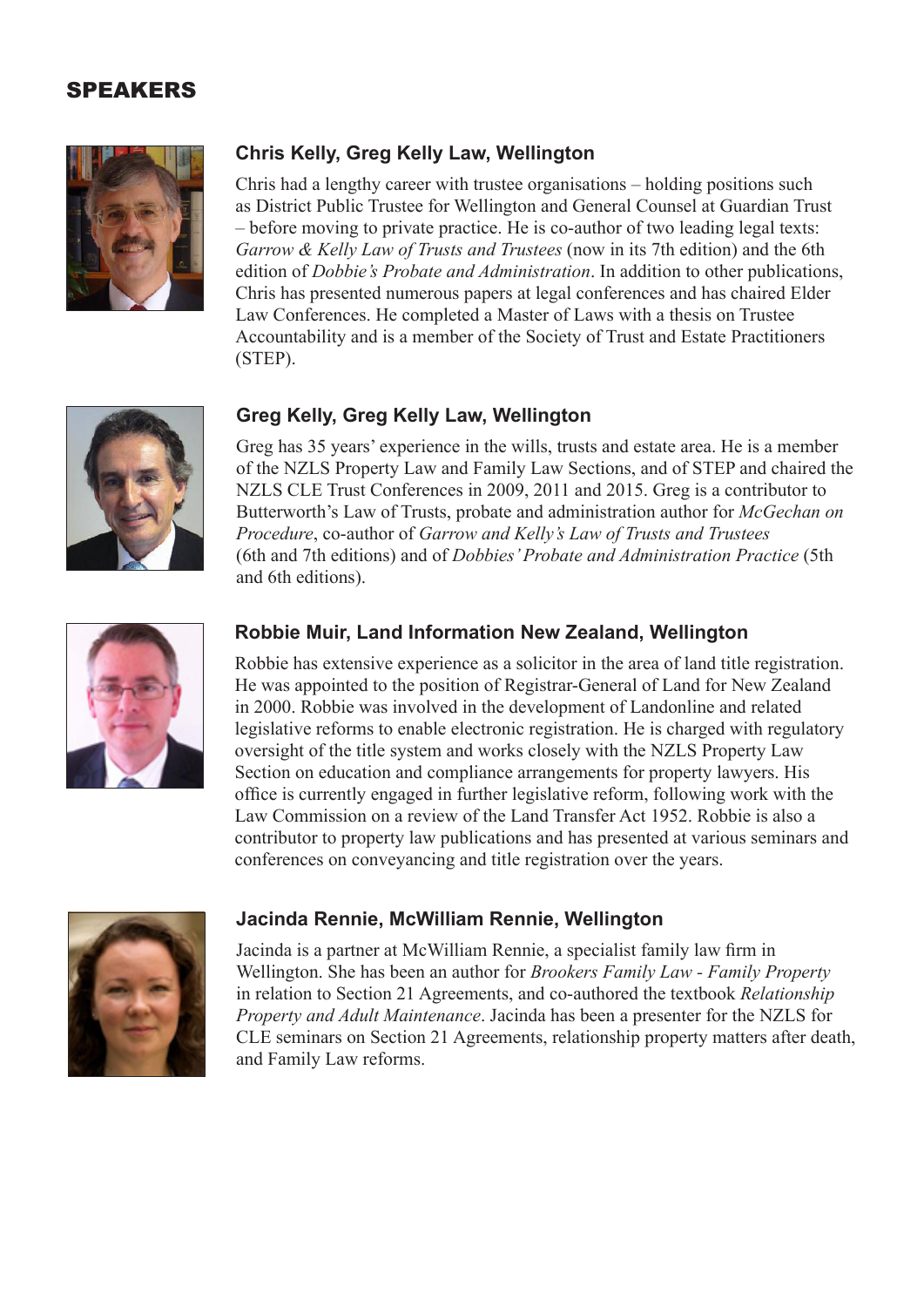# SPEAKERS



# **Andrew Scott-Howman, Port Nicholson Chambers, Wellington**

Andrew was an employment law partner at Bell Gully between 2003 and 2008, following which he was a partner in the Crown Solicitor's Office in Wellington from 2009 to 2012. He went to the independent bar in February 2012. Andrew has represented clients in a wide variety of industries and has advised private sector employers, Crown Entities, individual employees and unions. He has particular expertise in mediation, and has acted as advocate at all levels (including the Employment Relations Authority, the High Court, the Employment Court and the Court of Appeal).



### **Jaesen Sumner, Ford Sumner, Wellington**

A founding partner of Ford Sumner, Jaesen has practised in litigation, dispute resolution, employment, planning and compliance and related areas for nearly 17 years representing a range of local and international clients, both private and public. Creditor's remedies and commercial insolvency comprise a significant part of Jaesen's practice. Jaesen has extensive experience in debt recovery, including numerous proceedings against individuals and companies (summary judgment or standard) throughout New Zealand. He has pursued matters to judgment and enforcement with attachment and charging orders and/or bankruptcy/liquidation proceedings.



#### **Hayden Wilson, Kensington Swan, Wellington**

Hayden heads Kensington Swan's Wellington based Government and Regulatory practice. He is an experienced litigator specialising in commercial and public law and acts for a range of organisations in both the public and private sector. Hayden assists those organisations to manage complex disputes and advises on compliance with regulatory obligations. He has appeared in the Court of Appeal, the High Court and in various other Courts and Tribunals. Hayden has been recognised as a leading lawyer in the 2011 and 2012 editions of Chambers and Partners legal directory in the public law practice area.



#### **Dan Winfield, Duncan Cotterill, Wellington**

Dan is a partner with Duncan Cotterill where he is an intellectual property (IP) and consumer law specialist and co-leads the national IP group. He acts for clients in privacy compliance matters, particularly in relation to the use of third party data and outsourcing, and assist clients in 'brand to market' advertising matters and packaging claims. Dan acts for both local and international brand owners in clearing, protecting, enforcing and commercialising their brands in New Zealand and elsewhere.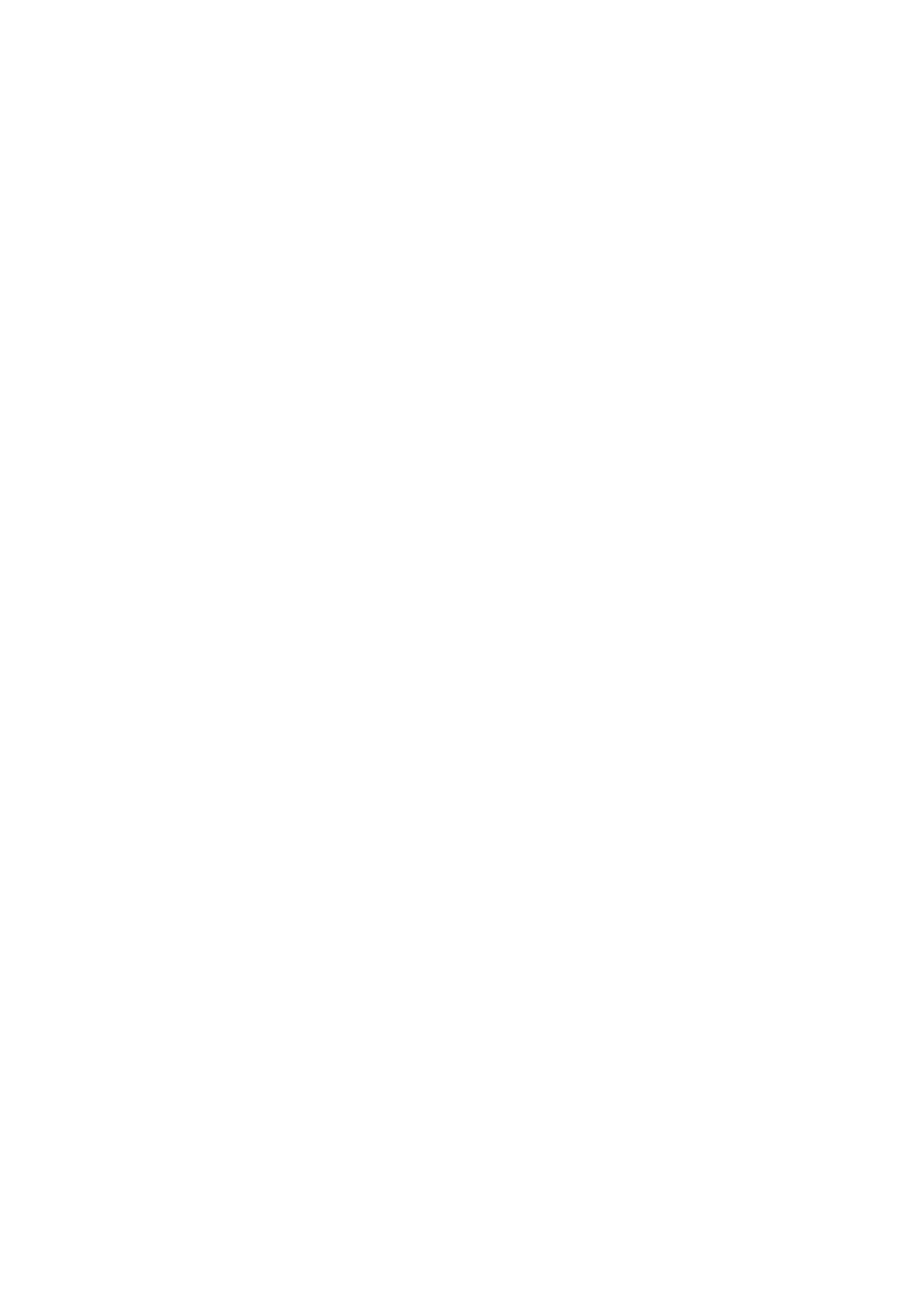# **CONTENTS**

# In session order

| Gifting                                                                             |  |
|-------------------------------------------------------------------------------------|--|
|                                                                                     |  |
| Chris Kelly and Greg Kelly                                                          |  |
| Relationship Property - an overview of recent developments<br>and interesting cases |  |
|                                                                                     |  |
| Jacinda Rennie                                                                      |  |
| <b>Navigating the New Property Taxation Amendments</b>                              |  |
| Tax Information Requirements for Property Transfers under                           |  |
| Robbie Muir                                                                         |  |
| New Information Requirements to Improve Tax Compliance in the                       |  |
| Samantha Aldridge                                                                   |  |
| <b>IP and Marketing Law</b>                                                         |  |
|                                                                                     |  |
| Dan Winfield and Kate Duckworth                                                     |  |
| <b>Engaging with WorkSafe New Zealand as a Regulator</b>                            |  |
|                                                                                     |  |
| DeAnne Brabant and Greg Cain                                                        |  |
| <b>Mediation</b>                                                                    |  |
|                                                                                     |  |
| Hayden Wilson                                                                       |  |
| <b>Pleadings and Case Management in the District Court</b>                          |  |
|                                                                                     |  |
| Jaesen Sumner                                                                       |  |
| Digital Communications - an update                                                  |  |
|                                                                                     |  |
| <b>Andrew Scott-Howman</b>                                                          |  |